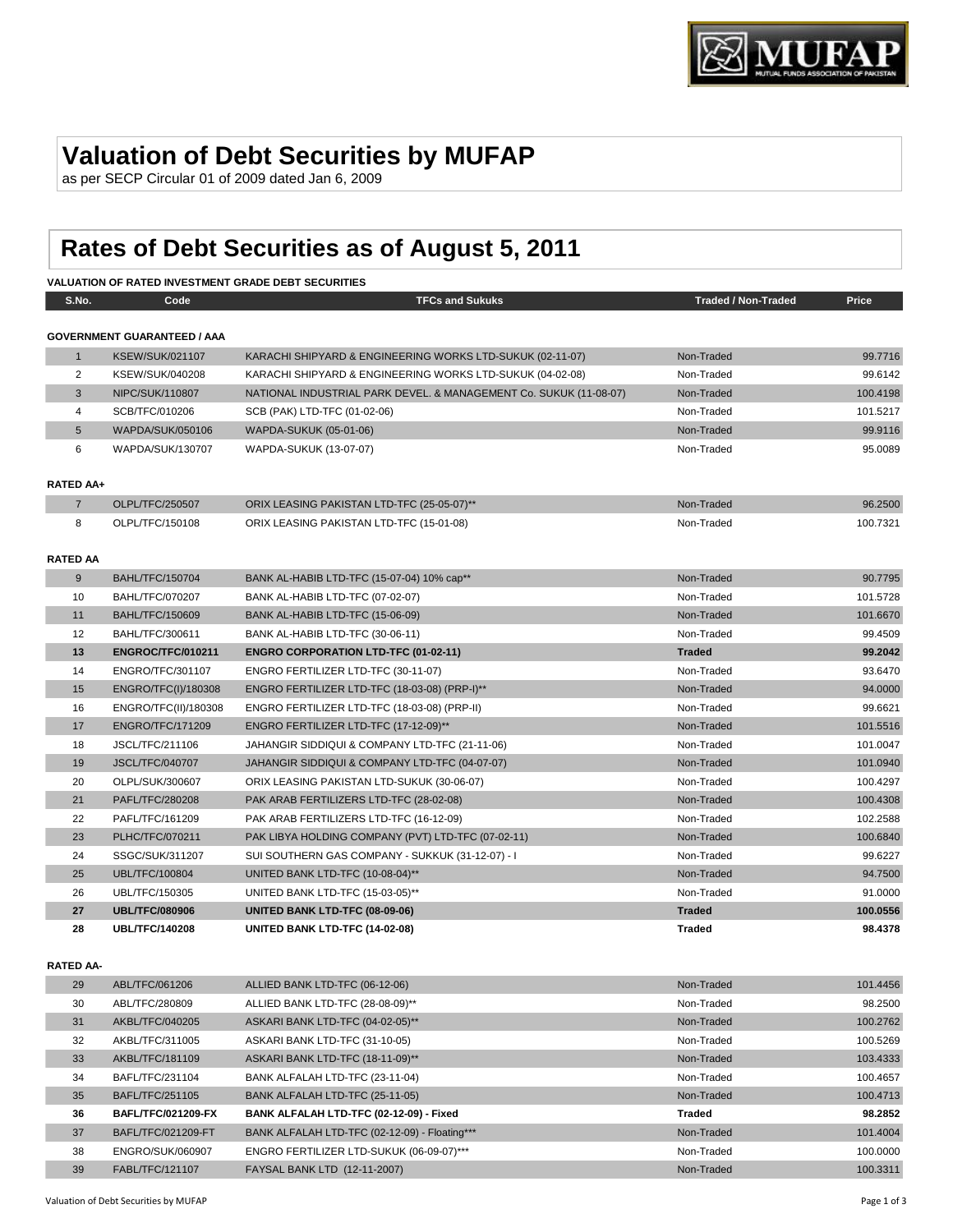

RBS/TFC/100205 FAYSAL BANK LTD -TFC (10-02-05) (FORMERLY: RBS - TFC (10-02-05) ) Non-Traded 100.5679

#### **RATED A+**

| RATED A+ |                        |                                                     |               |          |
|----------|------------------------|-----------------------------------------------------|---------------|----------|
| 41       | AASML/TFC/211107       | AL ABBAS SUGAR MILLS LTD-TFC (21-11-07)             | Non-Traded    | 99.2009  |
| 42       | CPBM/SUK/250907        | CENTURY PAPER & BOARD MILLS LTD- SUKUK (25-09-07)   | Non-Traded    | 98.1104  |
| 43       | FRSCL(A)/TFC/170107    | FINANCIAL REC'BLES SEC'ZATION CO. LTD-TFC CLASS "A" | Non-Traded    | 99.4606  |
| 44       | FRSCL(B)/TFC/170107    | FINANCIAL REC'BLES SEC'ZATION CO. LTD-TFC CLASS "B" | Non-Traded    | 99.4606  |
| 45       | KASBS/TFC/270607       | KASB SECURITIES LTD- TFC (27-06-07)                 | Non-Traded    | 99.9102  |
| 46       | <b>NIB/TFC/050308</b>  | <b>NIB BANK LTD-TFC (05-03-08)</b>                  | Traded        | 95.8699  |
| 47       | PMCL/TFC/310506        | PAKISTAN MOBILE COMMUNICATION LTD-TFC (31-05-06)    | Non-Traded    | 100.3939 |
| 48       | <b>PMCL/TFC/281008</b> | PAKISTAN MOBILE COMMUNICATION LTD-TFC (28-10-08)    | <b>Traded</b> | 95.2519  |
| 49       | <b>SCIL/SUK/031206</b> | SITARA CHEMICALS LTD - SUKUK - II (03-12-06)        | Non-Traded    | 99.5984  |
| 50       | SCIL/SUK/020108        | SITARA CHEMICALS LTD - SUKUK - III (02-01-08)       | Non-Traded    | 99.1458  |
| 51       | SNBL/TFC/050505        | SONERI BANK LTD-TFC (05-05-05)                      | Non-Traded    | 99.2268  |

#### **RATED A**

| 52 | EBL/SUK/080908         | EDEN BUILDERS LTD.- SUKUK (08-09-08)                      | Non-Traded | 98.3708 |
|----|------------------------|-----------------------------------------------------------|------------|---------|
| 53 | EIBL/TFC/150307        | ESCORTS INVESTMENT BANK LTD-TFC (15-03-07)**              | Non-Traded | 88.0000 |
| 54 | HBFC/SUK/080508        | HOUSE BUILDING FINANCE CORPORATION LTD - SUKUK (08-05-08) | Non-Traded | 96.5683 |
| 55 | <b>JDWS/TFC/230608</b> | JDW SUGAR MILLS LTD. TFC (23-06-08)                       | Non-Traded | 96.8753 |
| 56 | OPTI/TFC/101007        | <b>OPTIMUS LTD - TFC (10-10-07)</b>                       | Non-Traded | 82.0000 |
| 57 | PEL/SUK/280907         | PEL-SUKUK (28-09-07)                                      | Non-Traded | 96.0111 |
| 58 | PEL/SUK/310308         | PEL-SUKUK (31-03-08)                                      | Non-Traded | 95.0956 |
| 59 | TRAKKER/TFC/150907     | <b>TRAKKER (15-09-07) - PPTFC</b>                         | Non-Traded | 99.4221 |
| 60 | WTL/TFC/281106         | WORLDCALL TELECOM LTD.TFC (28-11-06)                      | Non-Traded | 99.2962 |
| 61 | <b>WTL/TFC/071008</b>  | WORLDCALL TELECOM LTD-TFC (07-10-08)**                    | Non-Traded | 91.4500 |

### **RATED A-**

| 62 | AVH/TFC/300409  | AVARI HOTELS-TFC (30-04-09)                | Non-Traded | 97.8112 |
|----|-----------------|--------------------------------------------|------------|---------|
| 63 | JDWS/SUK/190608 | JDW SUGAR MILLS LTD. SUKUK (19-06-08)      | Non-Traded | 95.3844 |
| 64 | SSML/SUK/270907 | SHAHMURAD SUGAR MILLS LTD-SUKUK (27-09-07) | Non-Traded | 98.5918 |

#### **RATED BBB+**

| .                 |                  |                                           |            |         |
|-------------------|------------------|-------------------------------------------|------------|---------|
| 65                | QTML/SUK/260908  | QUETTA TEXTILE MILLS LTD-SUKUK (26-09-08) | Non-Traded | 90.5438 |
| <b>RATED BBB</b>  |                  |                                           |            |         |
|                   |                  |                                           |            |         |
| 66                | TRIBL/TFC/040708 | TRUST INVESTMENT BANK LTD-TFC (04-07-08)  | Non-Traded | 93.9233 |
|                   |                  |                                           |            |         |
| <b>RATED BBB-</b> |                  |                                           |            |         |

# **VALUATION OF RATED NON-INVESTMENT GRADE DEBT SECURITIES**

----------------------N/A-----------------------------

| S.No. | Code                   | <b>TFCs and Sukuks</b>                         | <b>Traded / Non-Traded</b> | Price   |
|-------|------------------------|------------------------------------------------|----------------------------|---------|
|       | AZLC/TFC/050907        | ALZAMIN LEASING CORPORATION LTD-TFC (05-09-07) | Non-Traded                 | 75.0000 |
|       | BRRGM/TFC/070708       | BRR GUARDIAN MODARABA (07-07-08)               | Non-Traded                 | 75.0000 |
| $3^*$ | <b>MLFC/SUK/031207</b> | MAPLE LEAF SUKUK-(03-12-07)                    | Non-Traded                 | 62.7145 |
| $4^*$ | MLFC/SUK/310310        | MAPLE LEAF SUKUK-(31-03-10)                    | Non-Traded                 | 70.4059 |
| $5*$  | PACE/TFC/150208        | PACE (PAKISTAN) LTD-TFC (15-02-08)             | Non-Traded                 | 67.2511 |
| $6*$  | SPLC/TFC/130308        | SAUDI PAK LEASING COMPANY LTD-TFC (13-03-08)   | Non-Traded                 | 66.0247 |

### **VALUATION OF NON-RATED INVESTMENT GRADE DEBT SECURITIES**

| S.No. | Code            | <b>Sukuks</b><br>us and                    | <b>Fraded / Non-Traded</b> | <b>Price</b> |
|-------|-----------------|--------------------------------------------|----------------------------|--------------|
|       | DAWH/SUK/180907 | DAWOOD HERCUL<br>LES-SUKUK<br>$(18-09-07)$ | Non-Traded                 | 100.1999     |

# **VALUATION OF NON-RATED DEBT SECURITIES**

| S.No. | Code | and Sukuks:<br>- 1<br>$\cdots$ | Traded / Non-Traded, | Price |
|-------|------|--------------------------------|----------------------|-------|
|       |      |                                |                      |       |